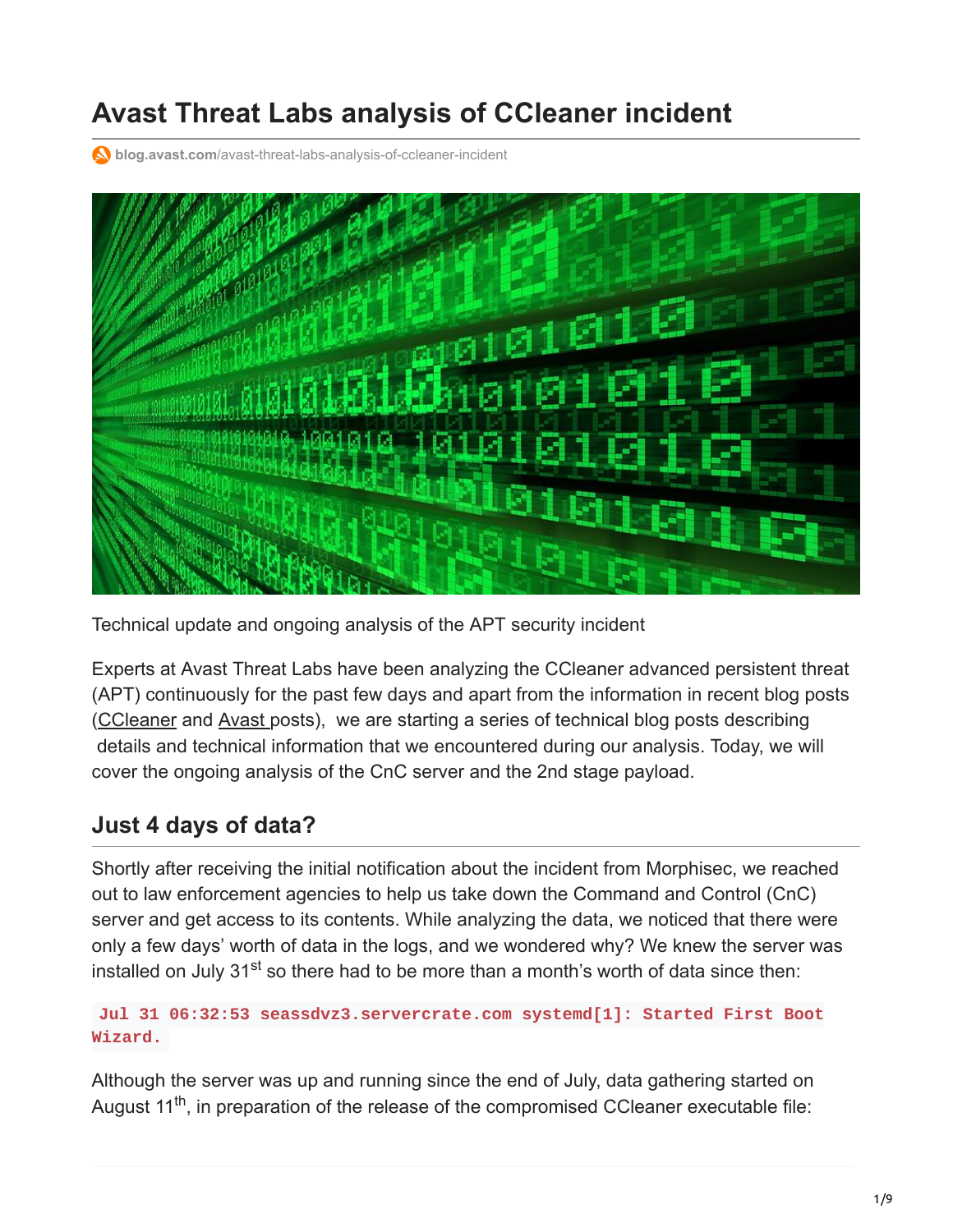**Aug 11 07:36:52 seassdvz3 mariadb-prepare-db-dir[10729]: Initializing MySQL database**

**Aug 11 07:36:52 seassdvz3 mariadb-prepare-db-dir[10729]: Installing MariaDB/MySQL system tables in '/var/lib/mysql' ...**

The database didn't contain data older than September 12<sup>th</sup>, so we originally thought someone might have deleted the data to avoid being traced, but then we found this log:

```
170830 20:36:17 [Note] /usr/libexec/mysqld: ready for connections.
Version: '5.5.52-MariaDB' socket: '/var/lib/mysql/mysql.sock' port: 3306
MariaDB Server
170910 8:47:40 InnoDB: Error: Write to file ./ibdata1 failed at offset 11
2854223872.
InnoDB: 1048576 bytes should have been written, only 0 were written.
InnoDB: Operating system error number 122.
InnoDB: Check that your OS and file system support files of this size.
InnoDB: Check also that the disk is not full or a disk quota exceeded.
InnoDB: Error number 122 means 'Disk quota exceeded'.
```
The MariaDB (fork of MySQL) database—which stored the data acquired by the backdoor ran out of disk space. Not coincidentally, there was a connection to the machine just a few hours after the database died:

**root pts/0 Sun Sep 10 20:59 - 23:34 (02:34) 124-144-xxxxxx.rev.home.ne.jp** *(actual address was redacted)*

The user behind this connection came to free up some disk space. He (or she) started by erasing all the logs in the hope that this would quickly fix the issue, but the logs show the database also encountered some serious issues and was corrupted:

**170910 8:47:43 [ERROR] mysqld got signal 6 ;**

Two days later, another connection was made, and this time, the attacker decided to resurrect the database by a complete reinstall:

```
Sep 12 07:56:13 Erased: 1:mariadb-server-5.5.52-1.el7.x86_64
Sep 12 07:56:13 Erased: 1:mariadb-5.5.52-1.el7.x86_64
Sep 12 08:02:43 Installed: 1:mariadb-5.5.52-1.el7.x86_64
Sep 12 08:02:44 Installed: 1:mariadb-server-5.5.52-1.el7.x86_64
```
It is unfortunate that the server was a low-end machine with limited disk capacity, because if weren't for this (just 5 days before we took the server down), we would likely have a much clearer picture of exactly who was affected by the attack as the entire database would have been intact from the initial launch date.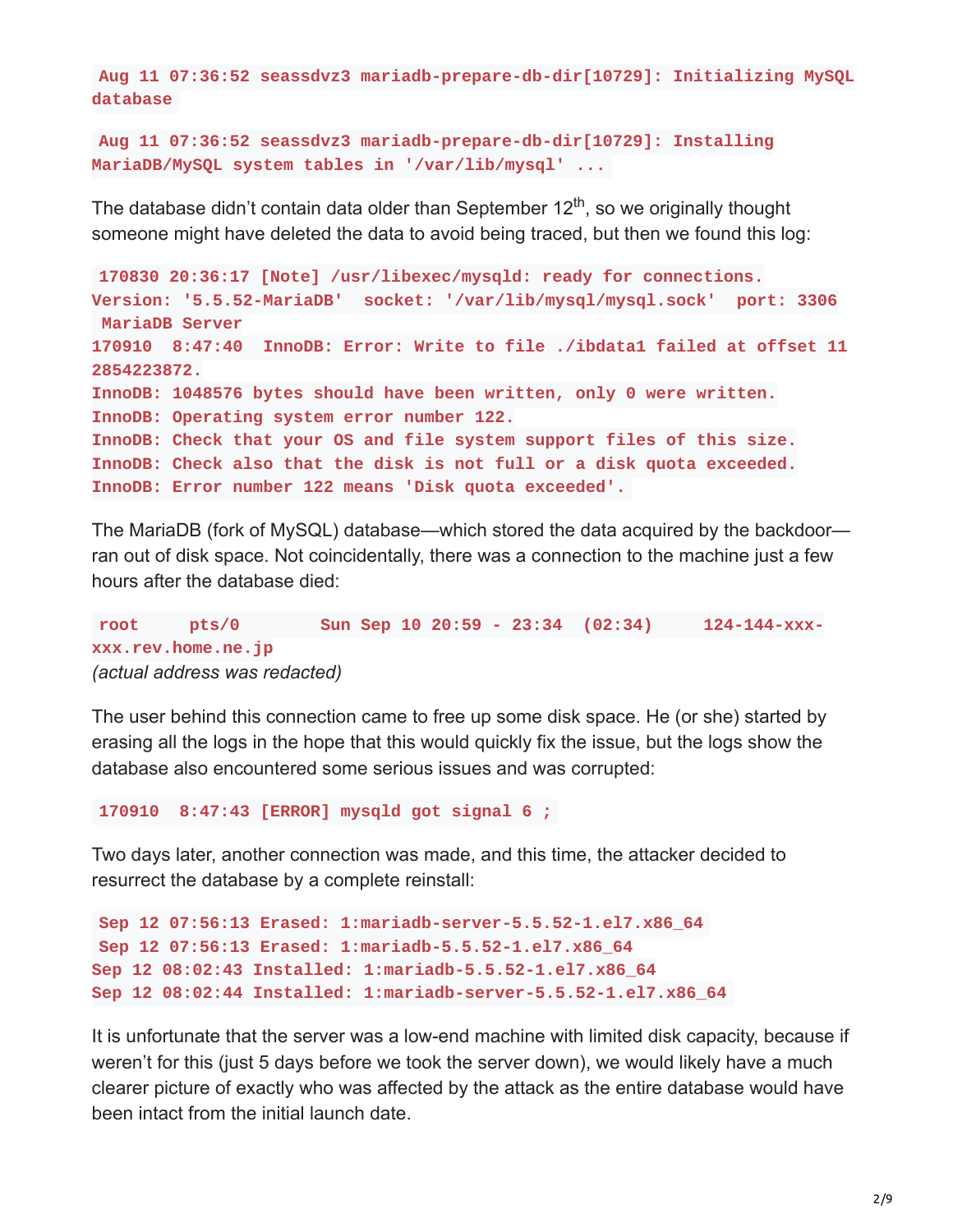#### **Where did the attackers come from?**

To figure out who the attackers were, we looked for any breadcrumbs the attackers might have left for us to follow. As Costin Raiu pointed out on Twitter

(<https://twitter.com/craiu/status/910148928796061696>), there are some striking similarities between the code injected into CCleaner and APT17/Aurora malware created by a Chinese APT group in 2014/2015.

Indeed, the similarity between the code linked to group APT17 and the recent payload is quite high. Some of the functions are almost identical (e.g. the base64 encoding function on the following image) while other functions have a partial match, but the structure is overall very similar.



Next, we looked at where the attacker was connecting from to the CnC server.

| root             | pts/0 |  |  |  | Tue Sep 12 18:11 - 18:50 (00:39) xxxx.ap.so-     |  |
|------------------|-------|--|--|--|--------------------------------------------------|--|
| $net.net$ . $ip$ |       |  |  |  |                                                  |  |
| root pts/0       |       |  |  |  | Tue Sep 12 09:23 - 14:14 (04:51) XXXXX.bbtec.net |  |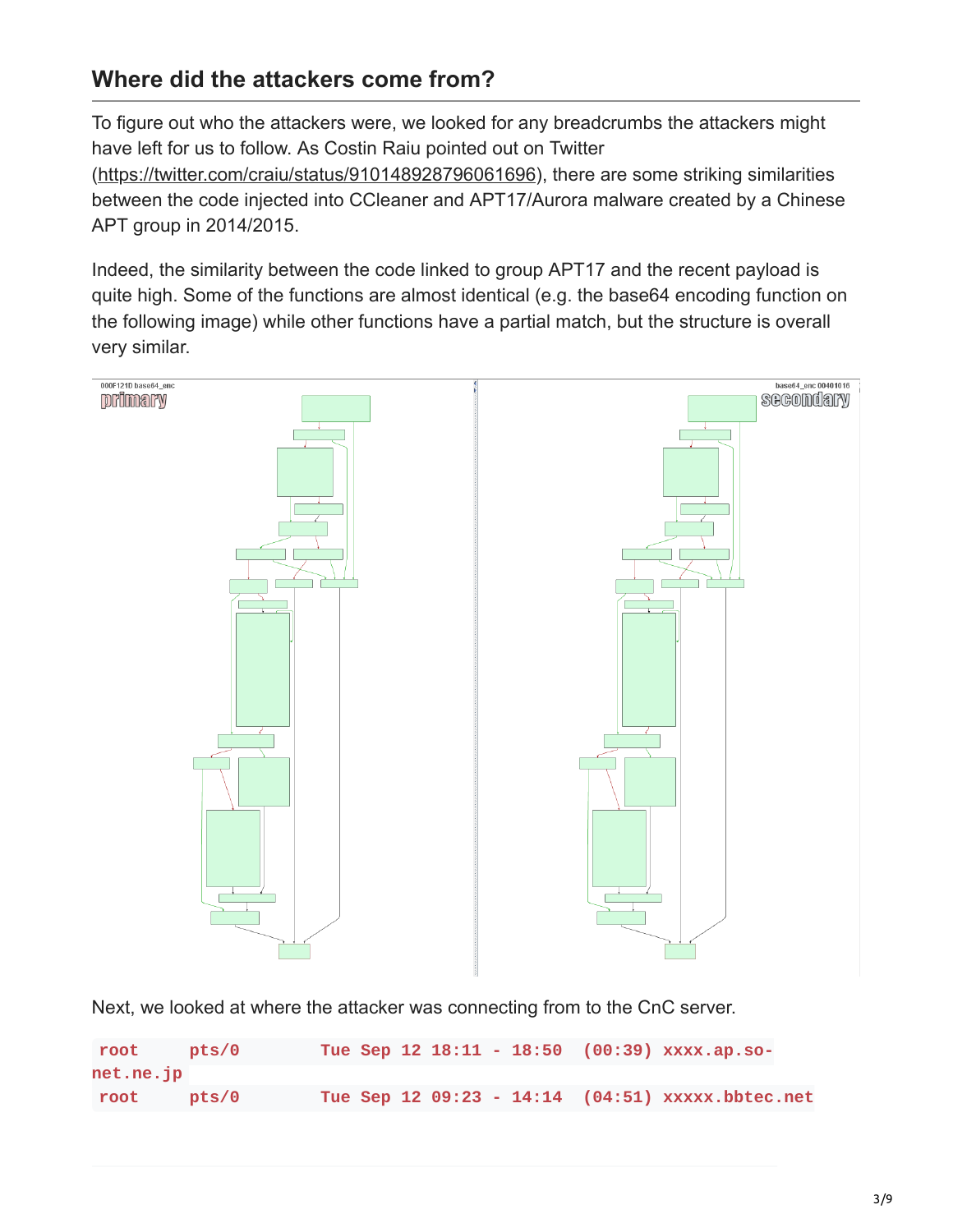**xxx.rev.home.ne.jp** *(+ other 32 connections)*

Interestingly enough, most of the connections came from Japanese networks. Although these addresses are likely just infected PCs and servers used as proxies, it suggests that the attackers might be familiar with Asian networks. The list of targeted companies contained quite a few Asian companies but none from China. Lastly, the time zone in the PHP scripts feeding the database were set to PRC (People's Republic of China) although the system clock is in UTC.

Even with all of these clues, it is impossible at this stage to claim which country the attack originated from, simply because all of the data points could easily be forged to hide the true location of the perpetrator.

#### **Targeted companies - South Korea or Slovakia?**

In addition to the domain names of targeted companies already published, there were four more domains belonging to two more companies that haven't been mentioned publicly (we don't want to disclose the names of these companies as they were potentially subjected to the attack). These domains were commented out in the scripts, which can indicate the list of targeted companies had changed repeatedly over time. This is further supported by the fact that some of the 20 computers that we know received the 2nd stage payload were in domains that were also not included in the original list.

As a side note, the attackers seem to have made a mistake with the domain name of one company specified as "<company>.sk". We suppose they wanted to target the South Korean users (i.e. the headquarters), but the domain .sk actually belongs to the Slovak Republic so they were unknowingly trying to infect users from the Slovakian branch of the company!

#### **Matryoshkas**

Ever heard of the Russian nesting doll Matryoshka? It's a set of dolls of decreasing size placed one inside another, and while analyzing the 2nd stage payload binary, we had a sense of playing with Matryoshkas ourselves as there were multiple levels of indirection that we had to go through.

The backdoor in CCleaner called home to receive the second stage payload which we found in the server dump under the name GeeSetup x86.dll.

Opening the first Matryoshka, we see two more containing 32- and 64-bit payloads, each of which piggybacked on a different legitimate binary along with additional malware for the appropriate architecture. The 32-bit version used patched TSMSISrv.dll which originally is a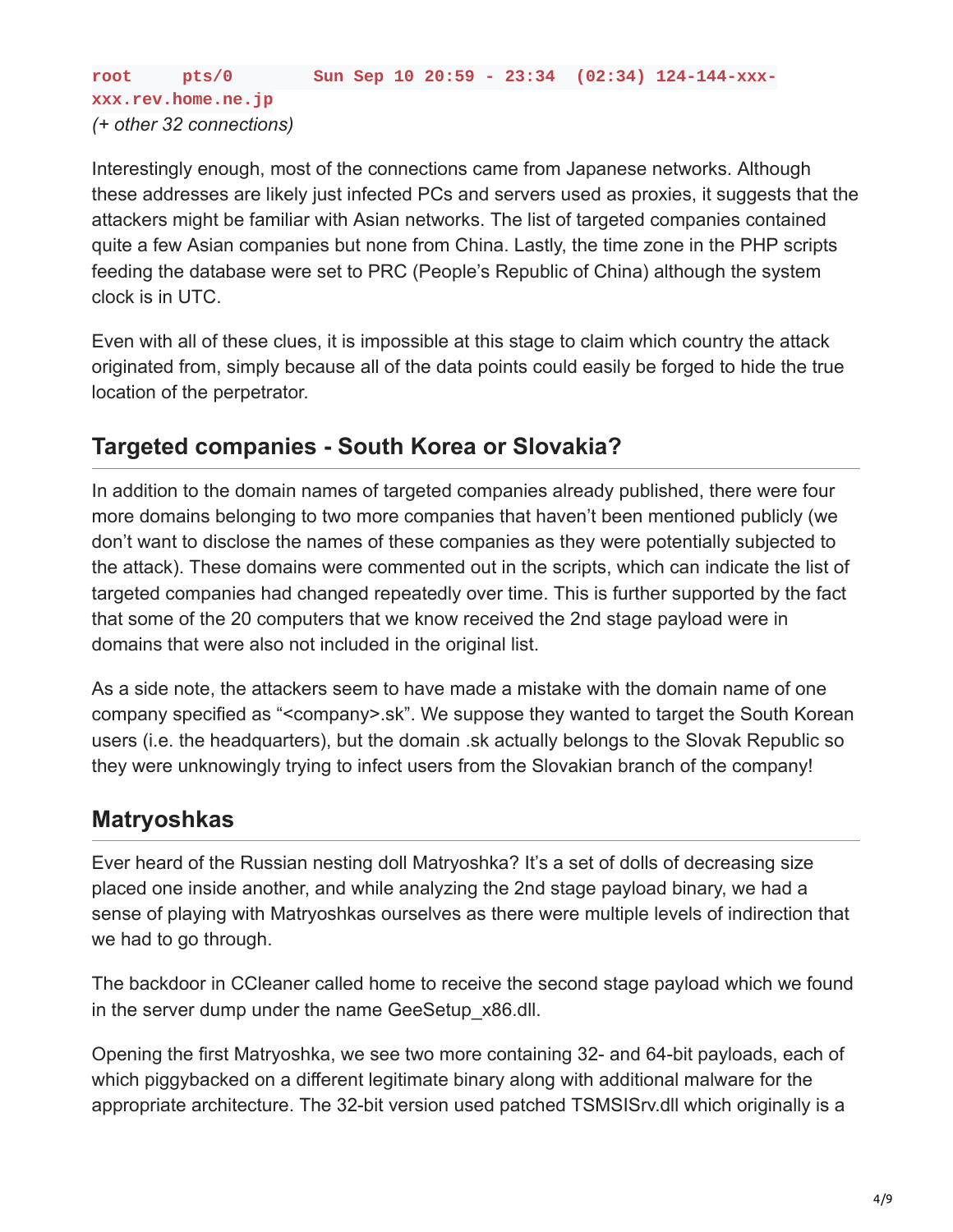VirtCDRDrv32.dll created by Corel. The 64-bit version used a patched EFACli64.dll originally developed by Symantec. The 2nd stage is illustrated in the next figure:



When the DLLs were loaded, they saved the embedded malware into the registry and used elaborate tactics to extract the registry loader routine and run it. This procedure is described in the following section.

## **Hacked CRT**

One way to show how sophisticated the attackers were is to look at the way they modified the C runtime (CRT). We will demonstrate this on the 64-bit version. CRT is a piece of code that contains important functions needed for the program to run. The modified CRT code can be found in the second stage payload which is embedded in the original Symantec code. The modifications are performed by adding a few instructions to the function

security init cookie which is ironically responsible for securing the code from buffer overflows—the well-known "canary". The added instructions change the \_pRawDllMain function pointer to point to the special function that extracts a hidden registry payload loader. The following figure explains the functionality behind the pRawDllMain.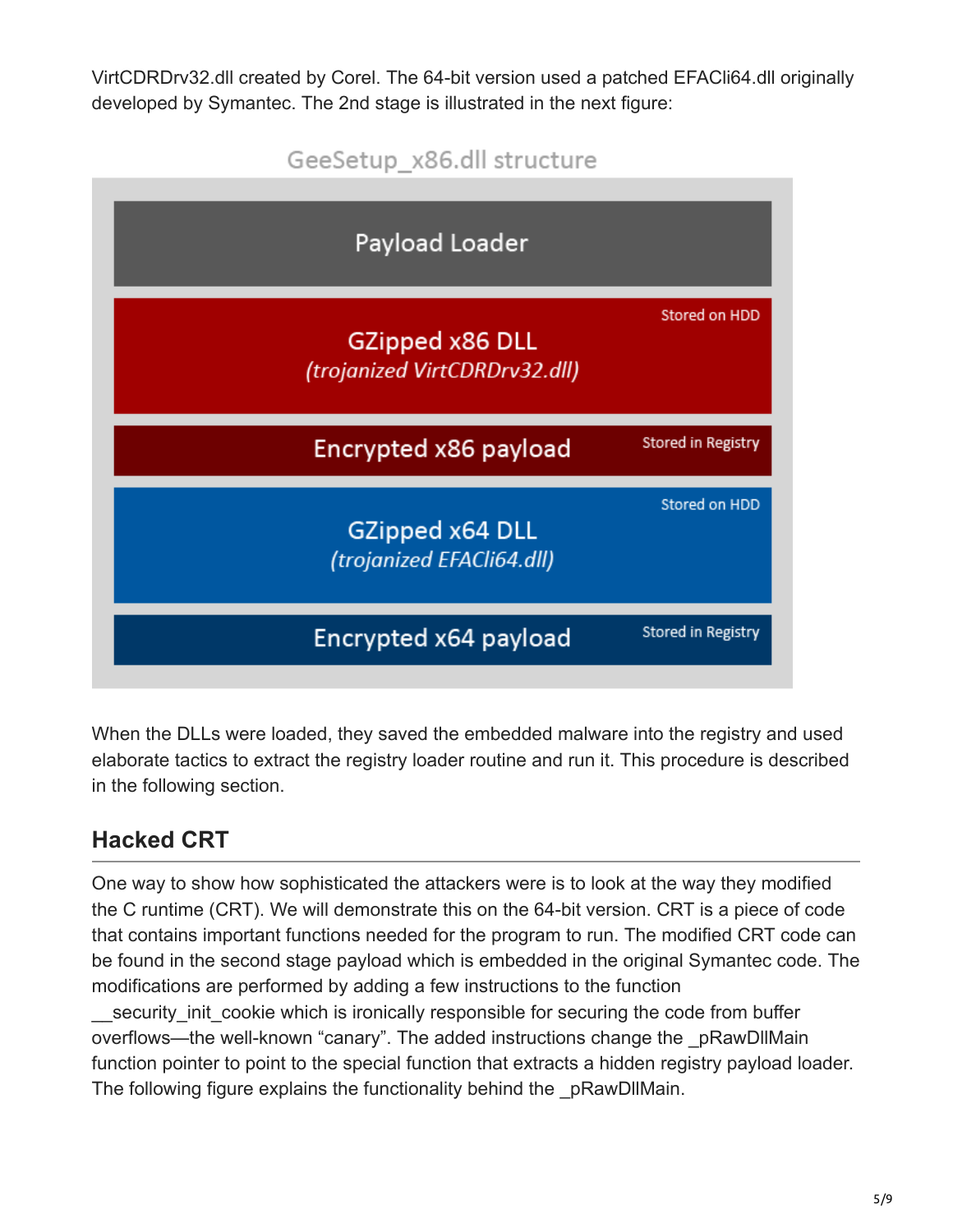

There is an added jump and a few instructions at the end of CRT function

security init cookie.

|                                                     | $\mathbf{v}$ .                                              |
|-----------------------------------------------------|-------------------------------------------------------------|
| 凶降                                                  |                                                             |
| 000000006938F6C8                                    |                                                             |
| 000000006938F6C8                                    | loc_6938F6C8:                                               |
| 0000000006938F6C8 48 8B 5C 24 40                    | $rbx$ , $[rsp+28h+arg_10]$<br>mov                           |
| 000000006938F6CD 48 83 C4 20                        | add<br>rsp, 20h                                             |
| 000000006938F6D1 <b>5F</b>                          | rdi<br>pop                                                  |
| 000000006938F6D2                                    |                                                             |
| 000000006938F6D2                                    | loc 6938F6D2:                                               |
| 000000006938F6D2 E9 85 92 FF FF<br>000000006938F6D2 | added functionality<br>imp                                  |
| 000000006938F6D2                                    | security init cookie endp                                   |
|                                                     |                                                             |
|                                                     |                                                             |
|                                                     |                                                             |
| 子尾                                                  |                                                             |
| 000000006938895C                                    | ; START OF FUNCTION CHUNK FOR __ security_init_cookie       |
| 000000006938895C                                    |                                                             |
| 000000006938895C                                    | added_functionality:<br>: RSI points to __ ImageBase        |
| 0000000006938895C 48 8D 96 91 28 01 00              | rdx, (padding_loader - __ImageBase)[rsi]<br>lea             |
| 0000000069388963 52                                 | rdx<br>push                                                 |
|                                                     |                                                             |
| 00000000069388964 <b>8F 86 C0 3C 01 00</b>          | ( pRawDllMain - __ImageBase)[rsi]<br>pop                    |
| 000000006938896A C3<br>000000006938896A             | retn<br>; END OF FUNCTION CHUNK FOR __ security_init_cookie |

The attackers found a nice way to hide the loader within the second stage. There are just a few bytes woven into each padding which is commonly put in place by a compiler between function code. The following figure shows the difference between the original file by Symantec (left) and the weaponized one (right):

| company's affirmed and company's director and conditions are finance. |                                                                                                                                                                                                                                      |                |                                                                                      |                                                                                                                                             |                  |                                              |                |                                        |                                                                                                                                                                                                                                                                                                                                                                                                                                                                            |                   |                                         |  |                                                                                                                                                                                                                                |                                |                                          |                      |                  |                                                  |                                                                            |                                                                                                      |                                                                                                                                                                                                                                                                                                                                                                                                                                                | -                                                                                                                         | $-1$                                                           |                                    |
|-----------------------------------------------------------------------|--------------------------------------------------------------------------------------------------------------------------------------------------------------------------------------------------------------------------------------|----------------|--------------------------------------------------------------------------------------|---------------------------------------------------------------------------------------------------------------------------------------------|------------------|----------------------------------------------|----------------|----------------------------------------|----------------------------------------------------------------------------------------------------------------------------------------------------------------------------------------------------------------------------------------------------------------------------------------------------------------------------------------------------------------------------------------------------------------------------------------------------------------------------|-------------------|-----------------------------------------|--|--------------------------------------------------------------------------------------------------------------------------------------------------------------------------------------------------------------------------------|--------------------------------|------------------------------------------|----------------------|------------------|--------------------------------------------------|----------------------------------------------------------------------------|------------------------------------------------------------------------------------------------------|------------------------------------------------------------------------------------------------------------------------------------------------------------------------------------------------------------------------------------------------------------------------------------------------------------------------------------------------------------------------------------------------------------------------------------------------|---------------------------------------------------------------------------------------------------------------------------|----------------------------------------------------------------|------------------------------------|
|                                                                       |                                                                                                                                                                                                                                      |                |                                                                                      |                                                                                                                                             |                  |                                              |                |                                        |                                                                                                                                                                                                                                                                                                                                                                                                                                                                            |                   |                                         |  | changements to construct the construction of the series of the second of the series and in the first of the acceptance to construct the acceptance of the series of the series of the series of the series of the series of th |                                |                                          |                      |                  |                                                  |                                                                            |                                                                                                      |                                                                                                                                                                                                                                                                                                                                                                                                                                                |                                                                                                                           |                                                                | Commercial Commercial              |
|                                                                       | <b>All records and construction and All</b>                                                                                                                                                                                          |                |                                                                                      |                                                                                                                                             |                  | <b>All Monte A. M. M. Concert Associated</b> |                |                                        |                                                                                                                                                                                                                                                                                                                                                                                                                                                                            |                   | <b>Willace An Announce In commental</b> |  |                                                                                                                                                                                                                                |                                | <b>Mill All age of the location</b>      |                      |                  |                                                  |                                                                            |                                                                                                      | <b>Electric Management Council</b>                                                                                                                                                                                                                                                                                                                                                                                                             |                                                                                                                           |                                                                | <b>WHEN IN THE COMPANY PRODUCT</b> |
|                                                                       | <b>CONTINUES IN THE CONTINUES IN THE RESIDENCE OF A REPORT OF A STATE OF A REPORT OF A REPORT OF A REPORT OF A REPORT OF A REPORT OF A REPORT OF A REPORT OF A REPORT OF A REPORT OF A REPORT OF A REPORT OF A REPORT OF A REPOR</b> |                | THE R. P. LEWIS CO., LANSING, MICH. 49-14039-1-120-2<br><b>CONTRACTOR CONTRACTOR</b> |                                                                                                                                             |                  |                                              |                |                                        |                                                                                                                                                                                                                                                                                                                                                                                                                                                                            |                   |                                         |  |                                                                                                                                                                                                                                | painter and the paintings of   |                                          |                      |                  | -----                                            | <b>Brown Arts Artists Contact</b><br><b><i>Ridge and and the first</i></b> |                                                                                                      |                                                                                                                                                                                                                                                                                                                                                                                                                                                |                                                                                                                           |                                                                |                                    |
|                                                                       |                                                                                                                                                                                                                                      |                |                                                                                      |                                                                                                                                             |                  |                                              |                |                                        |                                                                                                                                                                                                                                                                                                                                                                                                                                                                            |                   |                                         |  |                                                                                                                                                                                                                                |                                |                                          |                      |                  |                                                  |                                                                            |                                                                                                      |                                                                                                                                                                                                                                                                                                                                                                                                                                                | <b>Service</b>                                                                                                            | $-114.05$                                                      |                                    |
|                                                                       |                                                                                                                                                                                                                                      |                |                                                                                      |                                                                                                                                             | --               | ____                                         | --             | --                                     |                                                                                                                                                                                                                                                                                                                                                                                                                                                                            | -                 |                                         |  |                                                                                                                                                                                                                                | -----                          | _____                                    |                      |                  |                                                  |                                                                            | ____                                                                                                 | ____                                                                                                                                                                                                                                                                                                                                                                                                                                           | and the property state and sufficient                                                                                     |                                                                |                                    |
|                                                                       | --                                                                                                                                                                                                                                   | -<br>-         | -                                                                                    | -                                                                                                                                           |                  | and the second con-                          | --             |                                        | the price to the top the fact that<br>the contract of the state.                                                                                                                                                                                                                                                                                                                                                                                                           | --                |                                         |  | ----<br>___<br>--                                                                                                                                                                                                              | --<br>-                        | --                                       | -                    | -<br>-           | -                                                | -                                                                          | -                                                                                                    | --                                                                                                                                                                                                                                                                                                                                                                                                                                             | the company of the second company                                                                                         | MARINE IN ART  MARINE MIX-<br>- -                              |                                    |
|                                                                       | $\overline{\phantom{a}}$<br>--                                                                                                                                                                                                       | __             | -<br><b>STATE OF THE OWNER.</b><br>--                                                | --                                                                                                                                          | --<br>--         | --                                           | $\cdots$<br>-- |                                        | <b>CONTRACTOR</b>                                                                                                                                                                                                                                                                                                                                                                                                                                                          |                   |                                         |  | ---                                                                                                                                                                                                                            | $\overline{\phantom{a}}$<br>-- | $\frac{1}{2}$<br>___                     | -<br><b>COLORADO</b> | --               | -<br>-                                           | --<br>--                                                                   | --<br>$\frac{1}{2} \left( \frac{1}{2} \right) \left( \frac{1}{2} \right) \left( \frac{1}{2} \right)$ | --<br>--                                                                                                                                                                                                                                                                                                                                                                                                                                       |                                                                                                                           | ---                                                            |                                    |
|                                                                       | <b>All Concessions</b><br>--<br>-                                                                                                                                                                                                    | $-$            | --<br>--<br>--<br>---                                                                | $-$<br>all the states                                                                                                                       | --<br>--         | $-$<br><b>CONTRACTOR</b>                     | --<br>--       | sentence or sales<br><b>STATE</b>      | $\sim$                                                                                                                                                                                                                                                                                                                                                                                                                                                                     | ----              |                                         |  | ------<br>---                                                                                                                                                                                                                  | <b>STATISTICS</b><br>--        | $\overline{\phantom{a}}$<br><b>STATE</b> | --<br>---            | -<br>--          | --<br><b>STATISTICS</b>                          | --<br>--                                                                   | --<br>--                                                                                             | --<br>--                                                                                                                                                                                                                                                                                                                                                                                                                                       | with any 11 when<br>$-$                                                                                                   | ---                                                            |                                    |
|                                                                       | --<br>--                                                                                                                                                                                                                             | $\sim$         | _____<br>--<br>--<br>-                                                               | -<br><b>College</b>                                                                                                                         | $-$<br>-<br>-    | --<br>--                                     | --<br>--       | ---                                    | --------                                                                                                                                                                                                                                                                                                                                                                                                                                                                   |                   |                                         |  | ---<br>--                                                                                                                                                                                                                      | $-$<br><b>Car Corp.</b>        | --<br>--                                 | --                   | --<br>--         | -<br>-                                           | --<br>--                                                                   | --<br>--                                                                                             | --<br>--                                                                                                                                                                                                                                                                                                                                                                                                                                       | $\frac{1}{2} \left( \frac{1}{2} \right) \left( \frac{1}{2} \right) \left( \frac{1}{2} \right) \left( \frac{1}{2} \right)$ | the age age of the state and                                   |                                    |
|                                                                       | --                                                                                                                                                                                                                                   | -              | --<br>$\sim$                                                                         | --                                                                                                                                          | --               | $-$<br>-<br>--                               | --<br>--       |                                        | With 12 Holly and 12                                                                                                                                                                                                                                                                                                                                                                                                                                                       |                   |                                         |  | --<br>--                                                                                                                                                                                                                       | --                             | -<br>$\sim$                              | --                   | --               | -<br>-                                           | --                                                                         | $\cdots$<br>--                                                                                       | --<br>--                                                                                                                                                                                                                                                                                                                                                                                                                                       | With 11 Holly Milk 11                                                                                                     | <b>College College</b>                                         |                                    |
|                                                                       |                                                                                                                                                                                                                                      |                | -                                                                                    |                                                                                                                                             |                  |                                              |                | $\overline{\phantom{a}}$               | distance of the                                                                                                                                                                                                                                                                                                                                                                                                                                                            | 22 5 40           |                                         |  |                                                                                                                                                                                                                                |                                |                                          | -                    | -                |                                                  |                                                                            |                                                                                                      |                                                                                                                                                                                                                                                                                                                                                                                                                                                | <b>County of Con-</b>                                                                                                     | $-$                                                            |                                    |
|                                                                       |                                                                                                                                                                                                                                      |                |                                                                                      |                                                                                                                                             |                  |                                              |                | <b>COLLEGE</b>                         | <b>Call and Call</b>                                                                                                                                                                                                                                                                                                                                                                                                                                                       | .                 |                                         |  |                                                                                                                                                                                                                                |                                | -                                        | __                   |                  |                                                  | -                                                                          |                                                                                                      |                                                                                                                                                                                                                                                                                                                                                                                                                                                | <b>Call country</b><br><b>STATE</b>                                                                                       |                                                                |                                    |
|                                                                       |                                                                                                                                                                                                                                      |                |                                                                                      |                                                                                                                                             |                  |                                              |                | <b>COMPANY</b>                         | (三) 华屋 史                                                                                                                                                                                                                                                                                                                                                                                                                                                                   |                   |                                         |  |                                                                                                                                                                                                                                | -                              |                                          | $-0.00$              |                  |                                                  | -                                                                          |                                                                                                      |                                                                                                                                                                                                                                                                                                                                                                                                                                                | and the state                                                                                                             | <b>LODER</b>                                                   |                                    |
|                                                                       | --<br>-<br>--                                                                                                                                                                                                                        | -              | $\cdots$                                                                             |                                                                                                                                             | <br>--           | -                                            | -<br>--        | --                                     | \$10 - \$10 - 100 - \$10 \$1                                                                                                                                                                                                                                                                                                                                                                                                                                               |                   |                                         |  | ---                                                                                                                                                                                                                            | -                              | --                                       | --<br>--             |                  |                                                  | -<br>--                                                                    |                                                                                                      | -<br>--                                                                                                                                                                                                                                                                                                                                                                                                                                        | --<br><b>MAN - MAN - MAN</b>                                                                                              | and the state                                                  |                                    |
|                                                                       | --<br>--<br>$-$                                                                                                                                                                                                                      | -              | $-$<br>-<br>$-$<br>--                                                                | -<br>--                                                                                                                                     | --<br>-<br>-     | <br>-<br>-                                   | --<br>---      | <b>COMPANY</b>                         | _____<br><b><i><u>ARCHITECT AND COMMUNISTIES</u></i></b>                                                                                                                                                                                                                                                                                                                                                                                                                   |                   |                                         |  | <br>---                                                                                                                                                                                                                        | --<br>$-$                      | --<br>--                                 | --<br>--             | $\sim$<br>-<br>- | -<br>$\sim$                                      | --<br>--                                                                   | --<br>--                                                                                             | ---                                                                                                                                                                                                                                                                                                                                                                                                                                            | $-$                                                                                                                       | _____<br>dealers, state of the first<br>--                     |                                    |
|                                                                       | --<br>--                                                                                                                                                                                                                             | -<br>__        | ---<br>--<br>--<br>--                                                                | --<br>--                                                                                                                                    | -<br>-<br>-<br>- | __                                           | --<br>--       |                                        | strike in their affiliation than 10.<br>the same of the same of the                                                                                                                                                                                                                                                                                                                                                                                                        |                   |                                         |  | ---<br>------                                                                                                                                                                                                                  | --<br>--                       | --<br>--                                 | --<br>--             | ---<br>$-$       | --<br>$\overline{\phantom{a}}$<br><b>Service</b> | --<br>-                                                                    | $-$<br>--                                                                                            | --<br>--                                                                                                                                                                                                                                                                                                                                                                                                                                       | strate in these patterns are three at                                                                                     |                                                                |                                    |
| ----                                                                  | and the second second<br>--                                                                                                                                                                                                          | $\cdots$<br>-  | --<br>--<br>--<br>--                                                                 | --<br>-                                                                                                                                     | --<br>--         | --<br>--                                     | --<br>--       |                                        | and at the set of the set of the set of the                                                                                                                                                                                                                                                                                                                                                                                                                                |                   |                                         |  | ------<br>and the control and control and                                                                                                                                                                                      | and the contract of<br>-<br>-  | $\cdots$<br>-                            | --                   | __<br>-          | -<br>$-$<br>-                                    | --<br>--                                                                   | --<br>--                                                                                             | $\cdots$<br>--                                                                                                                                                                                                                                                                                                                                                                                                                                 | they that they seek also                                                                                                  | and at the collection of the state of                          |                                    |
|                                                                       | ---                                                                                                                                                                                                                                  | ____           |                                                                                      |                                                                                                                                             |                  | _____                                        | -----          |                                        | <b>But the state with the</b><br>-------                                                                                                                                                                                                                                                                                                                                                                                                                                   | -                 |                                         |  | ---                                                                                                                                                                                                                            | ----                           | _____                                    |                      |                  |                                                  | ___                                                                        | _____                                                                                                | _____                                                                                                                                                                                                                                                                                                                                                                                                                                          |                                                                                                                           | --------                                                       |                                    |
| ---<br>---                                                            | --<br>. .                                                                                                                                                                                                                            | -              |                                                                                      | -                                                                                                                                           | --               | -<br>-<br>-                                  | --             | the state of the control of            | with at the sales. We'll sale at                                                                                                                                                                                                                                                                                                                                                                                                                                           | <b>CONTRACTOR</b> |                                         |  | ------<br>---                                                                                                                                                                                                                  | --                             | ٠                                        | --<br>--             |                  | -<br>-                                           | --                                                                         | -<br>--                                                                                              | --                                                                                                                                                                                                                                                                                                                                                                                                                                             | ÷                                                                                                                         | <b>BARBOTT OF THE STATE OF</b><br>with strike adds. Writing of |                                    |
|                                                                       | --                                                                                                                                                                                                                                   | -              | -                                                                                    |                                                                                                                                             |                  |                                              | --<br>--       | <b>STATISTICS</b>                      | $\frac{1}{2} \frac{1}{2} \frac{1}{2} \frac{1}{2} \frac{1}{2} \frac{1}{2} \frac{1}{2} \frac{1}{2} \frac{1}{2} \frac{1}{2} \frac{1}{2} \frac{1}{2} \frac{1}{2} \frac{1}{2} \frac{1}{2} \frac{1}{2} \frac{1}{2} \frac{1}{2} \frac{1}{2} \frac{1}{2} \frac{1}{2} \frac{1}{2} \frac{1}{2} \frac{1}{2} \frac{1}{2} \frac{1}{2} \frac{1}{2} \frac{1}{2} \frac{1}{2} \frac{1}{2} \frac{1}{2} \frac{$                                                                               |                   |                                         |  | ----                                                                                                                                                                                                                           | -<br>-                         | -<br>                                    | --                   |                  |                                                  |                                                                            | -                                                                                                    | $\frac{1}{2} \left( \frac{1}{2} \right) = \frac{1}{2} \left( \frac{1}{2} \right) = \frac{1}{2} \left( \frac{1}{2} \right) = \frac{1}{2} \left( \frac{1}{2} \right) = \frac{1}{2} \left( \frac{1}{2} \right) = \frac{1}{2} \left( \frac{1}{2} \right) = \frac{1}{2} \left( \frac{1}{2} \right) = \frac{1}{2} \left( \frac{1}{2} \right) = \frac{1}{2} \left( \frac{1}{2} \right) = \frac{1}{2} \left( \frac{1}{2} \right) = \frac{1}{2} \left($ | <b>STATISTICS</b>                                                                                                         |                                                                |                                    |
|                                                                       |                                                                                                                                                                                                                                      |                |                                                                                      |                                                                                                                                             |                  |                                              |                |                                        |                                                                                                                                                                                                                                                                                                                                                                                                                                                                            | <b>ROLL</b>       |                                         |  |                                                                                                                                                                                                                                |                                |                                          |                      |                  |                                                  |                                                                            |                                                                                                      |                                                                                                                                                                                                                                                                                                                                                                                                                                                |                                                                                                                           | <b>HOME</b>                                                    |                                    |
|                                                                       |                                                                                                                                                                                                                                      |                |                                                                                      |                                                                                                                                             |                  | -                                            | --             | <b>STATISTICS</b><br><b>CONTRACTOR</b> | $-20$                                                                                                                                                                                                                                                                                                                                                                                                                                                                      | --                |                                         |  | --                                                                                                                                                                                                                             |                                | --                                       |                      |                  |                                                  |                                                                            |                                                                                                      | --                                                                                                                                                                                                                                                                                                                                                                                                                                             | $\sim$<br><b>STATE</b><br><b>CONTRACTOR</b>                                                                               | - -<br>--                                                      |                                    |
|                                                                       |                                                                                                                                                                                                                                      |                | -<br>-                                                                               | -<br>---                                                                                                                                    | --<br>--         | --<br>--                                     | --<br>$-$      | ----                                   | and your Still at<br>---                                                                                                                                                                                                                                                                                                                                                                                                                                                   | -                 |                                         |  | ---<br>---                                                                                                                                                                                                                     |                                | ---<br>-<br>$\sim$                       | --<br>--             |                  | --                                               | --<br>--                                                                   | --<br>--                                                                                             | --<br>-                                                                                                                                                                                                                                                                                                                                                                                                                                        |                                                                                                                           | sent and state of the<br>-                                     |                                    |
|                                                                       | --<br>-<br>--                                                                                                                                                                                                                        | -              | -<br>$\cdots$<br>$\cdots$<br>--                                                      | --<br>--                                                                                                                                    | --<br>-          | $-$<br>-                                     | --<br>--       |                                        | <b>BORTHAMED ART START AND REAL</b><br>the state and the con-                                                                                                                                                                                                                                                                                                                                                                                                              |                   |                                         |  | ---<br>----                                                                                                                                                                                                                    | --<br>--                       | --                                       | --<br>--             | -<br>-<br>____   | $-$<br>--                                        | --<br>--                                                                   | --<br>--                                                                                             | --<br>--                                                                                                                                                                                                                                                                                                                                                                                                                                       |                                                                                                                           | And Any Allie Jan. All Auto<br>with the state of the state and |                                    |
|                                                                       | --                                                                                                                                                                                                                                   | $\sim$<br>-    | ---<br>--                                                                            | -                                                                                                                                           | -                |                                              | --             | ----                                   | when the contracts were sent                                                                                                                                                                                                                                                                                                                                                                                                                                               |                   |                                         |  | ___                                                                                                                                                                                                                            | --                             | $-$<br>---                               | --                   | --               | -                                                | --                                                                         | --                                                                                                   | --                                                                                                                                                                                                                                                                                                                                                                                                                                             |                                                                                                                           | ---------                                                      |                                    |
|                                                                       | --<br>--                                                                                                                                                                                                                             | --<br>--       | --<br>--<br>--<br>--                                                                 | $-$<br>--                                                                                                                                   | $-$<br>-<br>--   | $-1$<br>_                                    | --<br>--       |                                        | $\frac{1}{2} \left( \frac{1}{2} \right) \left( \frac{1}{2} \right) \left( \frac{1}{2} \right) \left( \frac{1}{2} \right) \left( \frac{1}{2} \right) \left( \frac{1}{2} \right) \left( \frac{1}{2} \right) \left( \frac{1}{2} \right) \left( \frac{1}{2} \right) \left( \frac{1}{2} \right) \left( \frac{1}{2} \right) \left( \frac{1}{2} \right) \left( \frac{1}{2} \right) \left( \frac{1}{2} \right) \left( \frac{1}{2} \right) \left( \frac{1}{2} \right) \left( \frac$ | --<br>-----       |                                         |  | ---<br>--<br>-                                                                                                                                                                                                                 | --<br>--                       | ---<br>and all the                       | --<br>---            | --<br>---        | -<br>$\overline{\phantom{a}}$<br>--              | --<br>--                                                                   | -<br>--                                                                                              | --<br>--                                                                                                                                                                                                                                                                                                                                                                                                                                       | $-$                                                                                                                       | --<br>-<br>-----                                               |                                    |
|                                                                       | --<br>--                                                                                                                                                                                                                             | -<br>--<br>$-$ | -<br>-<br>--<br>-<br>-                                                               | --<br>--                                                                                                                                    | __<br>___        | -<br><b>COMPANY</b><br>-                     | --<br>--       | and the same of                        | of the property. I should be<br>service service control                                                                                                                                                                                                                                                                                                                                                                                                                    |                   |                                         |  | and the second con-<br>___                                                                                                                                                                                                     | --<br>--                       | ---<br>$-$                               | --<br>--             | -<br>--          | --<br>-<br>-                                     | --<br>__                                                                   | $\cdots$<br>--                                                                                       | --<br>--                                                                                                                                                                                                                                                                                                                                                                                                                                       | <b>SECURITY CARDS</b>                                                                                                     | of the strainfield strained<br><b>CONTRACTOR</b><br>--         |                                    |
|                                                                       | --<br>--                                                                                                                                                                                                                             | -<br>-         | --<br>--                                                                             | -                                                                                                                                           | --<br>--         | <b>COMPANY</b><br>$-$                        | --<br>. .      |                                        | -                                                                                                                                                                                                                                                                                                                                                                                                                                                                          |                   |                                         |  | -------<br>-----                                                                                                                                                                                                               | --<br>--                       | -<br><b>STATISTICS</b>                   | --<br>--             | --<br>-          | and the local<br>-                               | ---<br>---                                                                 | --<br>--                                                                                             | --                                                                                                                                                                                                                                                                                                                                                                                                                                             |                                                                                                                           | --                                                             |                                    |
|                                                                       | --                                                                                                                                                                                                                                   |                |                                                                                      |                                                                                                                                             | --               |                                              |                | $\frac{1}{2}$                          |                                                                                                                                                                                                                                                                                                                                                                                                                                                                            |                   |                                         |  |                                                                                                                                                                                                                                | --                             | -                                        | <b>STATE</b>         |                  |                                                  | --                                                                         |                                                                                                      |                                                                                                                                                                                                                                                                                                                                                                                                                                                |                                                                                                                           |                                                                |                                    |
|                                                                       |                                                                                                                                                                                                                                      |                |                                                                                      |                                                                                                                                             |                  | $\sim$                                       | --             |                                        | $-$                                                                                                                                                                                                                                                                                                                                                                                                                                                                        |                   |                                         |  |                                                                                                                                                                                                                                |                                |                                          |                      |                  |                                                  |                                                                            | -                                                                                                    | --                                                                                                                                                                                                                                                                                                                                                                                                                                             |                                                                                                                           |                                                                |                                    |
|                                                                       |                                                                                                                                                                                                                                      |                |                                                                                      |                                                                                                                                             |                  |                                              |                |                                        |                                                                                                                                                                                                                                                                                                                                                                                                                                                                            |                   |                                         |  |                                                                                                                                                                                                                                |                                |                                          |                      |                  |                                                  |                                                                            |                                                                                                      |                                                                                                                                                                                                                                                                                                                                                                                                                                                |                                                                                                                           |                                                                |                                    |
|                                                                       | ---                                                                                                                                                                                                                                  |                |                                                                                      |                                                                                                                                             |                  | --                                           | ---            |                                        |                                                                                                                                                                                                                                                                                                                                                                                                                                                                            |                   |                                         |  | ___                                                                                                                                                                                                                            |                                |                                          |                      |                  |                                                  |                                                                            | ___                                                                                                  |                                                                                                                                                                                                                                                                                                                                                                                                                                                | <b>STATISTICS</b>                                                                                                         |                                                                |                                    |
|                                                                       |                                                                                                                                                                                                                                      |                | -                                                                                    |                                                                                                                                             |                  | _____                                        | ----           |                                        |                                                                                                                                                                                                                                                                                                                                                                                                                                                                            |                   |                                         |  | ___<br>___                                                                                                                                                                                                                     |                                |                                          | ___                  |                  | ___                                              | ____                                                                       | _____                                                                                                | -----                                                                                                                                                                                                                                                                                                                                                                                                                                          | <b>STATE STATES</b>                                                                                                       | -                                                              |                                    |
|                                                                       | -<br>---                                                                                                                                                                                                                             |                | --                                                                                   | --<br>$\frac{1}{2} \left( \frac{1}{2} \right) \left( \frac{1}{2} \right) \left( \frac{1}{2} \right) \left( \frac{1}{2} \right)$<br>$\cdots$ | $-$              | --                                           | --<br>--       | <b>STATISTICS</b>                      | -----<br>and control and control and the same                                                                                                                                                                                                                                                                                                                                                                                                                              |                   |                                         |  | -------                                                                                                                                                                                                                        | ____                           | -<br>--                                  | -<br>--              |                  | --<br>--                                         | -<br>-<br>--                                                               | <b>CONTRACTOR</b><br>--                                                                              | -<br>--                                                                                                                                                                                                                                                                                                                                                                                                                                        | and a six shows and a six and a                                                                                           |                                                                |                                    |
|                                                                       |                                                                                                                                                                                                                                      |                |                                                                                      |                                                                                                                                             |                  |                                              |                |                                        |                                                                                                                                                                                                                                                                                                                                                                                                                                                                            |                   |                                         |  |                                                                                                                                                                                                                                |                                |                                          |                      |                  |                                                  |                                                                            |                                                                                                      |                                                                                                                                                                                                                                                                                                                                                                                                                                                |                                                                                                                           |                                                                |                                    |

### **The (not so good) kill switch**

Many of you may have heard about the [WannaCry ransomware](https://www.avast.com/c-wannacry) and its weak spot called the kill switch. The good news in our case is that one of the payloads delivered by the backdoored CCleaner also contains a code mechanism similar to a kill switch. The bad news is that it is not as powerful as a kill switch in a WannaCry attack, i.e. no silver bullet.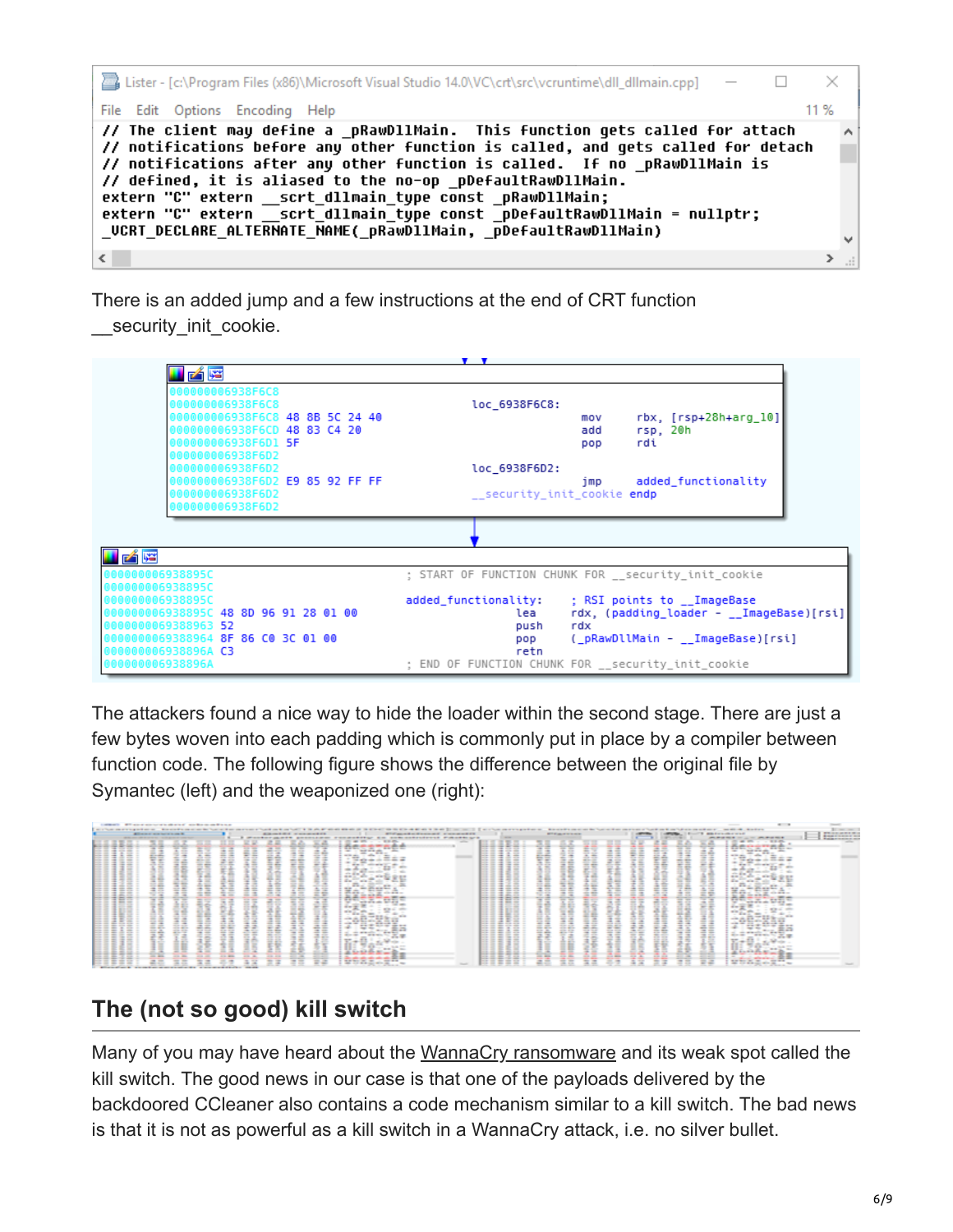The most important outcome of the analysis is definitely the discovery of a kill switch. More details about this finding: The second stage payload checks for the presence of a file %TEMP%\spf. If the file exists, the payload will terminate.

```
while (1)₹
   11...sleep time 2 = 60 * (pseudo rand() % 10 + 25);sleep time 1 = pseudo rand();
   Sleep(1000 * (sleep time 1 % 60 + 5 = 2));
   // wait random time and then check the killswitch
   if (check_spf_in Imp(1))₹
       CloseHandle(hEvent);
       break;
    Y
Y
11 . . .
// exit
```

```
signed int stdcall check spf in tmp(int delete)
₹
   char name[260]; // [esp+0h] [ebp-104h]@1
   *( DWORD *)&name[GetTempPathA(260u, name)] = 'fps';
   if ( GetFileAttributeSA(name) == -1 )
        return 0;
   if ( delete )
        DeleteFileA(name);
   return 1;
Y
```
As you may notice from the code above, this payload is running in an endless loop. Within this loop, the payload tries to communicate with one of its CnC servers. The previously described kill-switch can be used to exit the loop and thus the whole program. In other words, this will prevent any other connections to the CnC server. Sadly, the kill-switch is checked after a communication attempt is made, so if the server responded, the user has already received and ran the second stage payload which renders the kill-switch almost useless.

## **Getting to Stage Three**

Similar to the first stage payload, the second stage also relies on communication with CnC servers. However, there is no hardcoded IP address nor any DGA (domain generation algorithm) like there was in the former payload. Instead, there are three different approaches to retrieve the CnC IP address and one of them is picked randomly each time by the algorithm. The three approaches are: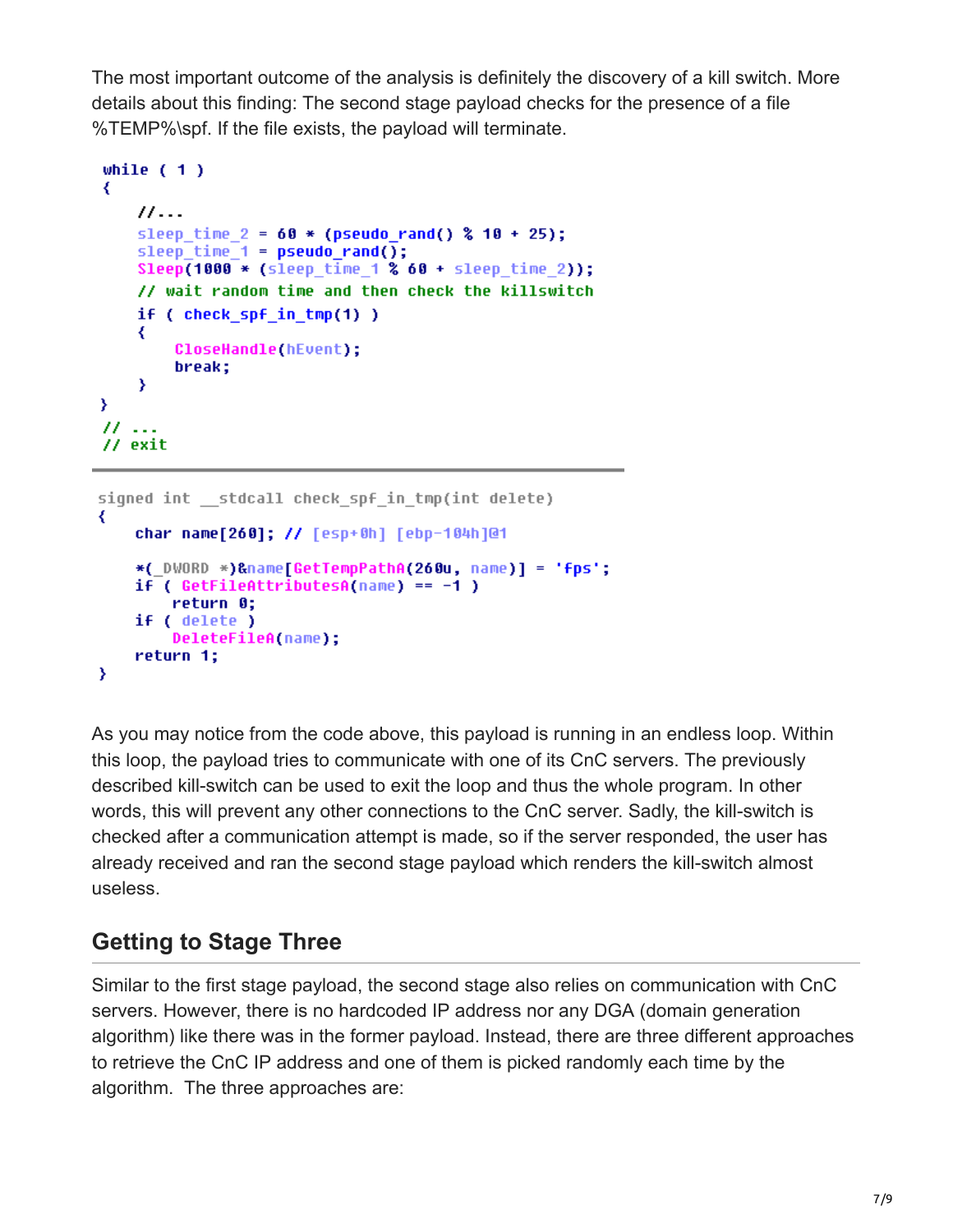- 1. Via a hidden message stored in user profile details on a GitHub page (this doesn't exist anymore; it was probably deleted after the attackers realized something was going on). The URL string is parsed by payload in the reply from GitHub and by using simple binary operations. The result is an IP address of another CnC, which the payload uses for communication over TCP port 443 (usually HTTPS). In other code parts, there is also a UDP communication over port 53, which mimics DNS protocol.
- 2. Alternatively to approach 1, it also tries to retrieve an IP address from a WordPresshosted page. Once again, this web page is not active at the moment so the payload is unable to retrieve any information from it.
- 3. Finally, there is a third way to get a CnC IP address and it is very similar to the approach used in the DGA of the first payload. It tries to read DNS records for a domain "**get.adxxxxxx.net**" (exact domain name redacted). It requires at least two IP addresses from which it computes the target CnC address.

To illustrate the algorithm, we demonstrate how it would work for the avast.com domain and its two IP addresses 77.234.43.52 and 77.234.45.78.

At first the IP addresses are represented as hexadecimal numbers:

77.234.43.52 = 4D EA 2B 34 77.234.45.78 = 4D EA 2D 4E

Then the bytes of these numbers are XORed together:

4D EA 2B 34 = /xor/ = C1 79 4D EA 2D 4E = /xor/ = C7 03

These four bytes are grouped together forming four octets of the CnC address C1 79 C7 03. (Note: we omit displaying the resulting IP address because this was only an illustrative example using the avast.com domain). In the case of the **get.adxxxxx.net** domain, there are no IP addresses registered to this domain right now, thus the algorithm is once again not working and no CnC IP address is served at the time of writing this article.

As you can see, none of these three methods is able to retrieve the CnC IP address at this moment. If it could retrieve the CnC IP address, however, it would start a bidirectional socket-based communication with the CnC. It will once again upload some information (computer name, volume serial number of system drive, installed OS, etc.) about the victims of the attack. More importantly this second stage payload is capable of retrieving and executing additional code from the CnC - the 3rd stage payload.

### **Next steps**